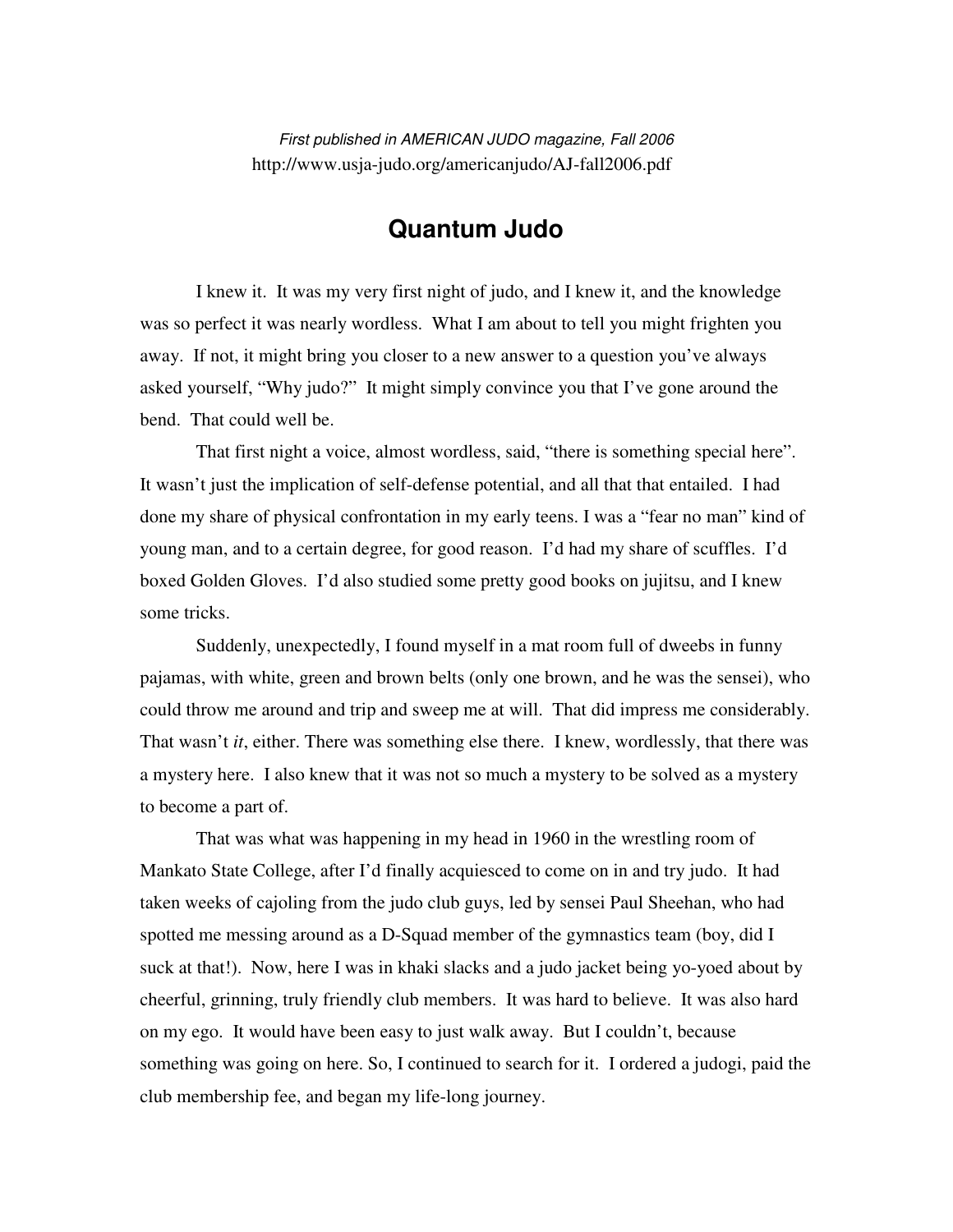Over the years after randori sessions, sitting sweat drenched and drained alongside the mat area, I would turn to a fellow judoka and ask, "Why do we do this?" I'd get a blank stare as often as not. Sometimes, "It's just fun, man," or something of that depth would be the reply. "I know," I'd say, "but what is so much fun about grabbing some other person, waltzing around and endeavoring to slam each other onto the planet?" I sensed that the real answer was the answer to my unanswered mystery. Usually, the reply from my judo associates was a shake of a sweat dripping head, a gulp of Gatorade and perhaps as much as a, "Sure is great, huh?"

 Sometimes, rarely, we are blessed with the "perfect throw". It is often characterized by asking your uke, "Did you jump?", and uke says no. It is a perfectly timed, smooth as silk, effortless thing of beauty. You tell yourself that if you could do it once, you ought to be able to do it more than once. Why not every time? When you do that excellent throw, there is an added feeling, something beyond the physical. "This is it," you say, not quite sure what "it" is, but certain it is more than just an ordinary moment.

 If you haven't had that experience, you might be a novice still. If you are a veteran and haven't had it, be patient, because it is waiting for you. It is as rare as a precious jewel, but almost all judoka experience it at least once. If it hasn't come, it will. It has to, because it is the physical connection to the *do* part of judo.

 Kano knew that his judo was an analogy for life . In his time, quantum physics had barely made its debut. How that concept would disrupt our perception of the cosmos, based on Newtonian Physics, and beyond that - cellular, molecular, atomic, subatomic, quantum, and Pre-quantum, was yet to be seen. How does this relate to judo, you might well ask? The answer lies in taking a momentary side road.

 Buddhists, Zen masters, Yogis, and masters and adepts of many beliefs, from East to West, and the Native Americans on both sides of the Equator, have long believed that the ultimate truth as to the nature of existence and consciousness is unspeakable, wordless. Yet within us all is our connection to the cosmos. We are never disconnected. Our awareness of that connection is lacking, and that is why many meditate, use koans, and seek to arrive at enlightenment. I told you this was going to get spooky.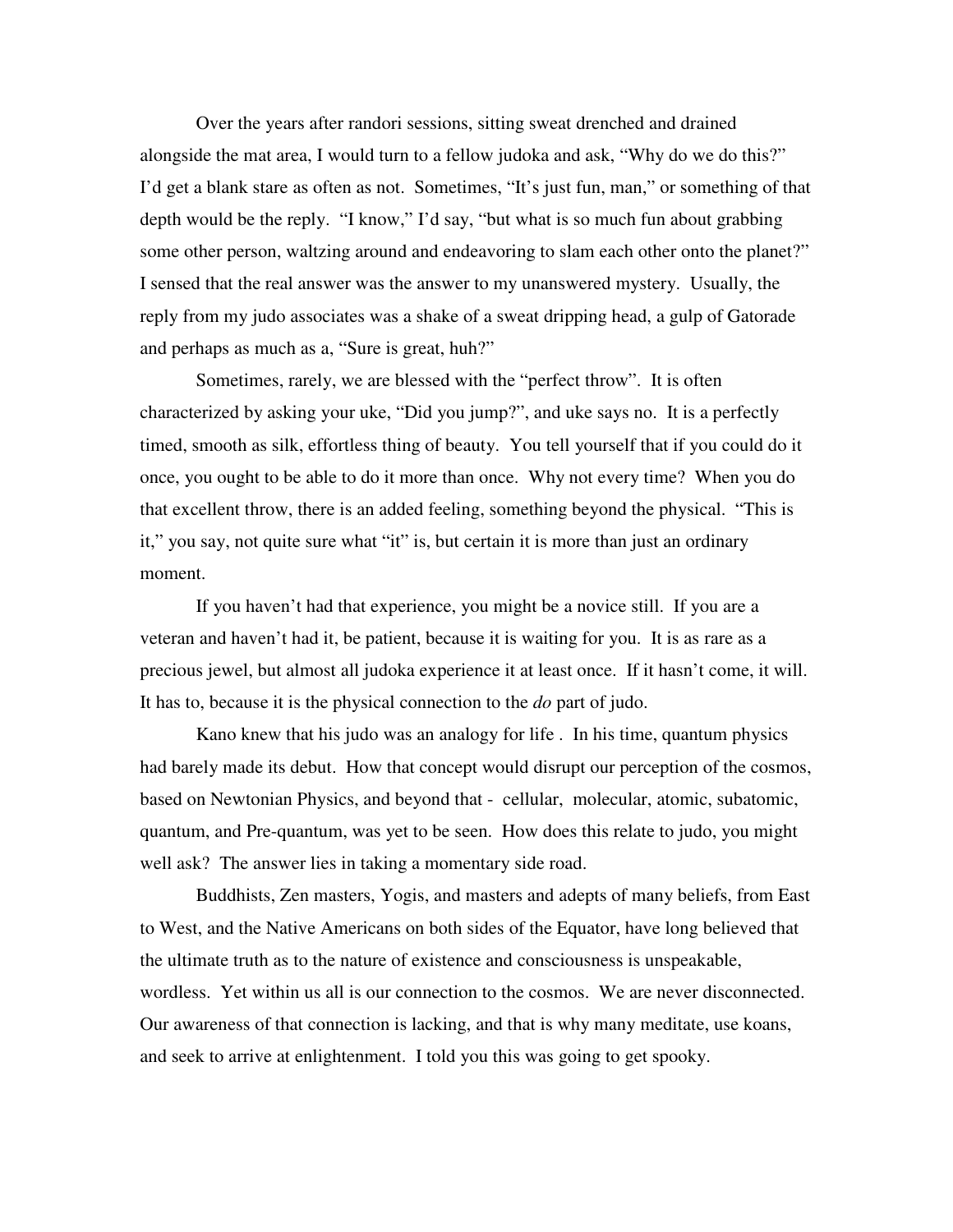Physicists now tell us that if we move to the sub-atomic level of things, every seemingly solid particle of matter is composed of more than 99.999 percent empty space. Those who combine the laws of physics with the Zen-like search for the soul of the self, tell us that beyond the quantum level, our bodies, and perhaps the entirety of existence, exist as pure creative potential, a multilayered process controlled by 'intelligence". It is an intelligence or consciousness with which we are all connected. Let's connect back to judo itself, for a moment.

 In order to perform quality judo, in search of that perfect throw, whether it be in randori or shiai, you would choose to be:

- 1. Flexible instead of rigid.
- 2. Flowing rather than solid.
- 3. Dynamic instead of static.
- 4. Composed of information and energy rather than using random reactions.
- 5. Be a network of intelligence rather than a mindless machine.
- 6. Fresh and ever-renewing versus entropic and depleted.

In fact, number one is Kano's definition of judo, the gentle way. Flexibility in the contest against force is the very thing that makes judo judo. A judoka who was all of these would certainly be wearing a deservedly high dan grade.

This list, however, does not come from a judo book. It comes from *Ageless Body, Timeless Mind,* by Deepak Chopra, M.D. , the renown author, speaker, and healer, whose belief in cosmic connections is strong.

In the search for the Unified Theory of how the universe is constructed and works, physicists have come to many quandaries and contradictions. They have run into the brick wall of light being either a wave, or a packet. Or is it waves full of packets? They cannot measure because Heisenberg has told them to do so alters the very thing being measured. Einstein put everyone in a difficult place when he pointed out that the place you are in determines the outcome of events, and all is consequently relative. When all the matter that matters is given its due, it might be that all is connected, especially because what seems solid is actually all so far apart!

So, when Chopra talks about quantum physics relating to how we use our consciousness to define ourselves, how we actually *re-define* ourselves, he uses that list